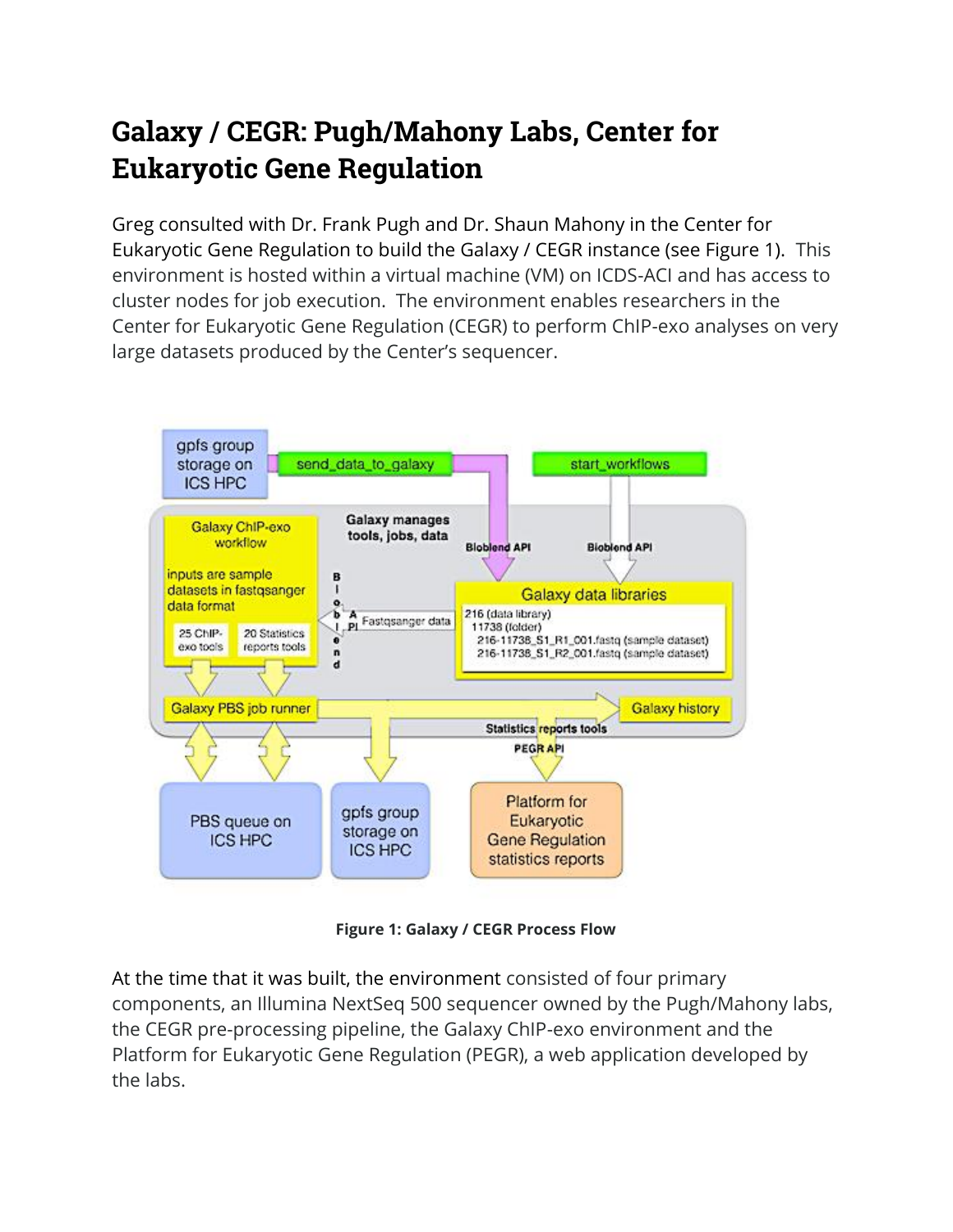The sequencer produces raw datasets that are converted into the fastqsanger data format and imported into Galaxy data libraries (Galaxy's hierarchical container for datasets). The Galaxy ChIP-exo workflow is automatically executed for each set of samples, with each tool in the workflow submitting jobs to the HPC cluster nodes, producing datasets that are then used as inputs to the next tool in the workflow chain. The Galaxy ChIP-exo workflow includes tools that generate metadata (finegrained statistics) about datasets produced by specified tools within the workflow. These statistics are sent to PEGR for review.

The CEGR pre-processing pipeline consists of four custom programs, developed to automate the processes used by the labs, ultimately preparing the data for analysis within the Galaxy ChIP-exo instance (the green boxes in Figure 2 below depict these custom programs). Each of these programs includes quality assurance components that automatically halt processing if errors occur, logging the details for review and correction. Each program can be executed independently (assuming that the previous program in the pipeline has completed successfully) allowing for a certain step to be re-executed after corrections are made.



**Figure 2: Galaxy / CEGR Pre-processing Pipeline**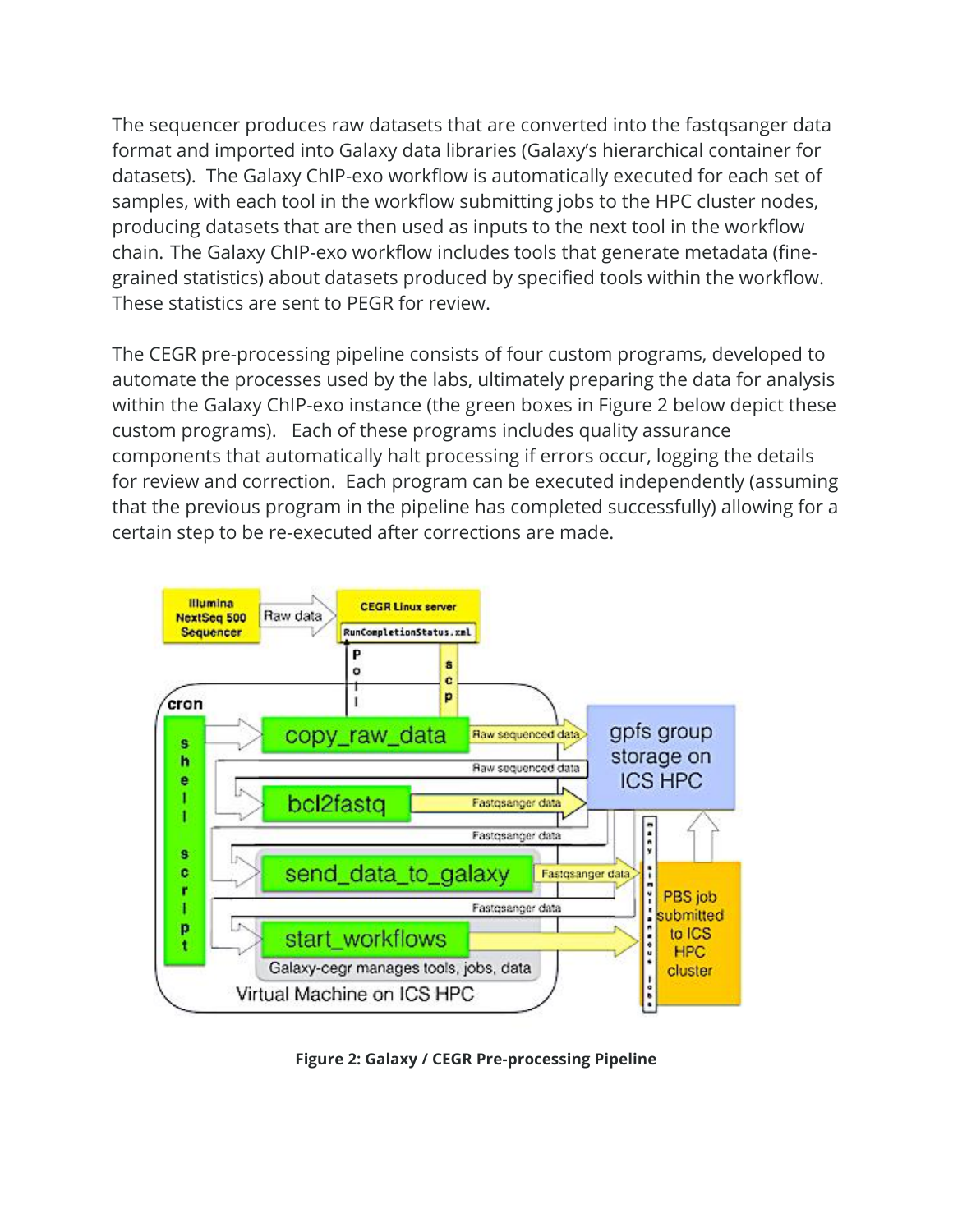- **copy\_raw\_data** Polls the lab's server that contains the raw datasets produced by the sequencer to determine when the sequencing run is complete. The raw datasets are then copied from the server to the Science Gateway's file store.
- **bcl2fastq** Converts the raw datasets into the fastqsanger data format required by the initial tools within the Galaxy ChIP-exo workflow.
- **send\_data\_to\_galaxy** Creates a Galaxy data library for the run's sample datasets. The sample datasets are imported into appropriate folders from which they can be retrieved for analysis. The program submits a PBS job to the ICS HPC cluster to import each sample dataset, storing them on the Science Gateway's file store.
- **start workflows** Retrieves sample datasets from the run's Galaxy data library folders and provides them as input to the Galaxy ChIP-exo workflow. Each tool in the workflow performs its function by submitting a PBS job to the HPC cluster, storing the resulting datasets on the Science Gateway's file store.

Galaxy includes a feature rich REST API which is used by the pre-processing pipeline for all direct interaction with Galaxy.

The Galaxy environment is configured with 8 front-end web server processes. It contains the ChIP-exo workflows for both single and paired reads. These workflows consist of the chain of tools that perform the ChIP-exo analysis and send the statistics to PEGR (see Figure 3).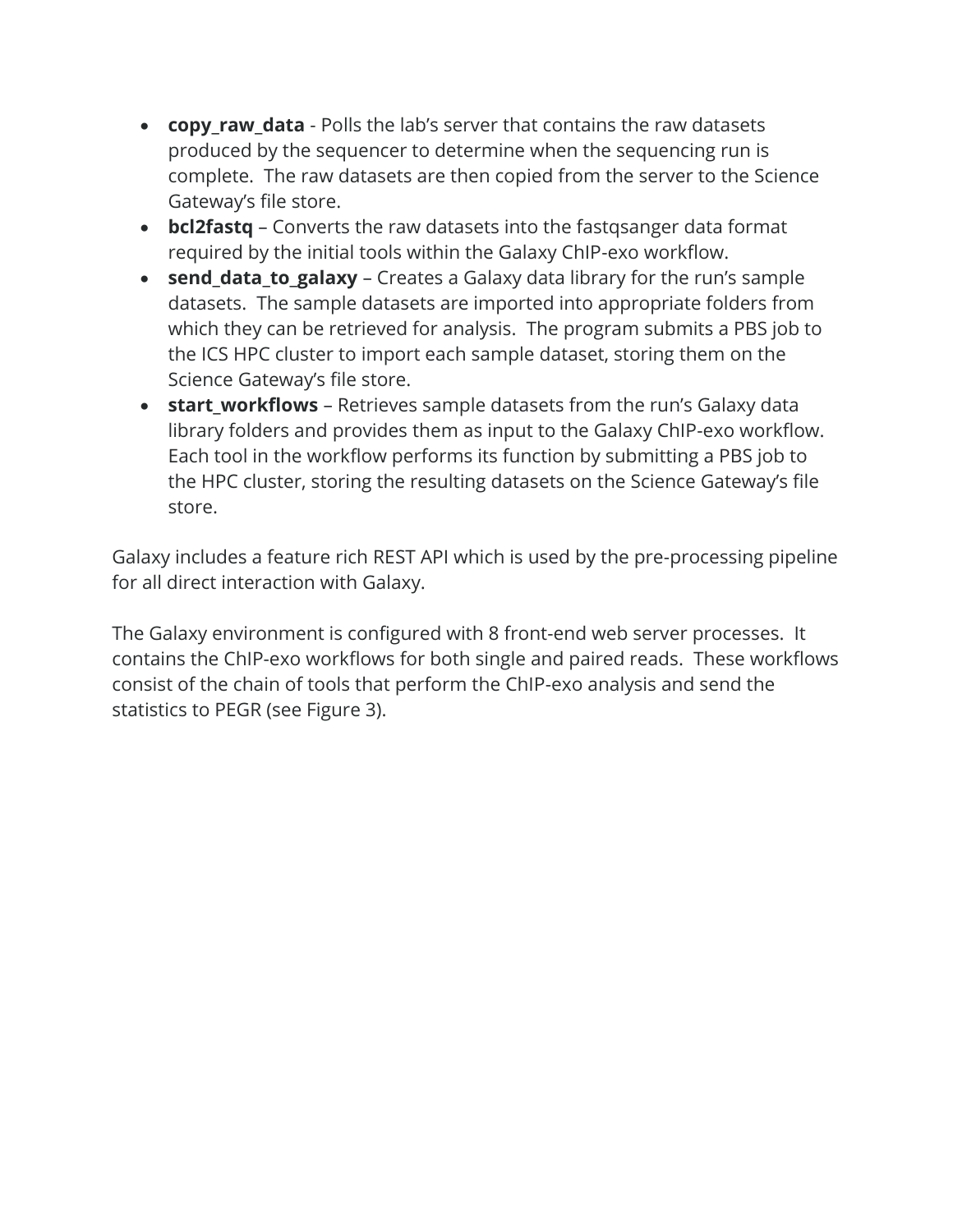

**Figure 3: Galaxy / CEGR ChIP-exo Workflow**

The Galaxy environment is also configured with 8 job handler processes that submit PBS jobs to the ICS HPC cluster nodes, producing datasets that are stored on the Science Gateway's file store. This configuration allows for load balancing on the web front-end and the many simultaneous PBS jobs submitted to the HPC cluster.

The Platform for Eukaryotic Gene Regulation (PEGR) is a web-based sample tracking application developed by the Pugh/Mahony labs. Lab technicians enter sample information into PEGR that is used by the CEGR pre-processing pipeline to prepare the data for analysis within Galaxy. PEGR interacts with Galaxy via the Galaxy REST API.

## **Galaxy / CoralSNP: Baums lab, Department of Biology**

Greg consulted with Dr. Iliana Baums in the Department of Biology to develop the Galaxy / CoralSNP analysis environment. Reliable and standardized identification of genotypes is a critical need for basic research and restoration planning, especially in plants and animals that reproduce asexually and form large clonal populations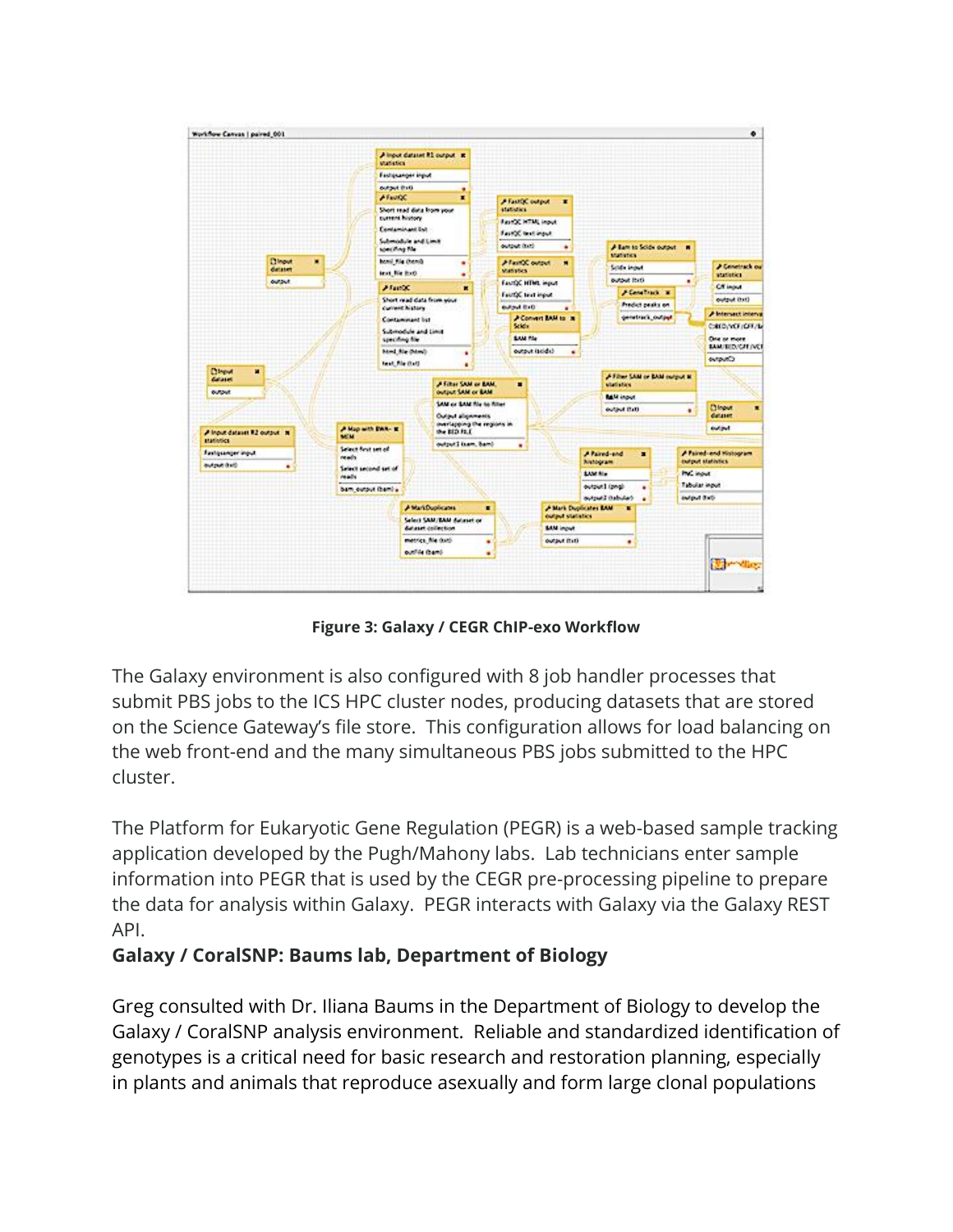like aspens, seagrasses, waterfleas and corals. Figure 4 provides the general process.

- The scientist collects the coral, extracts the DNA and submits it to the processing facility
- The raw sequenced samples and sample metadata are uploaded to the Galaxy / CoralSNP environment for analysis
- The analysis produces new sample MLGs and genotype information that can be accessed via the Galaxy / CoralSNP interface



**Figure 4: General process for standardized identification of genotypes**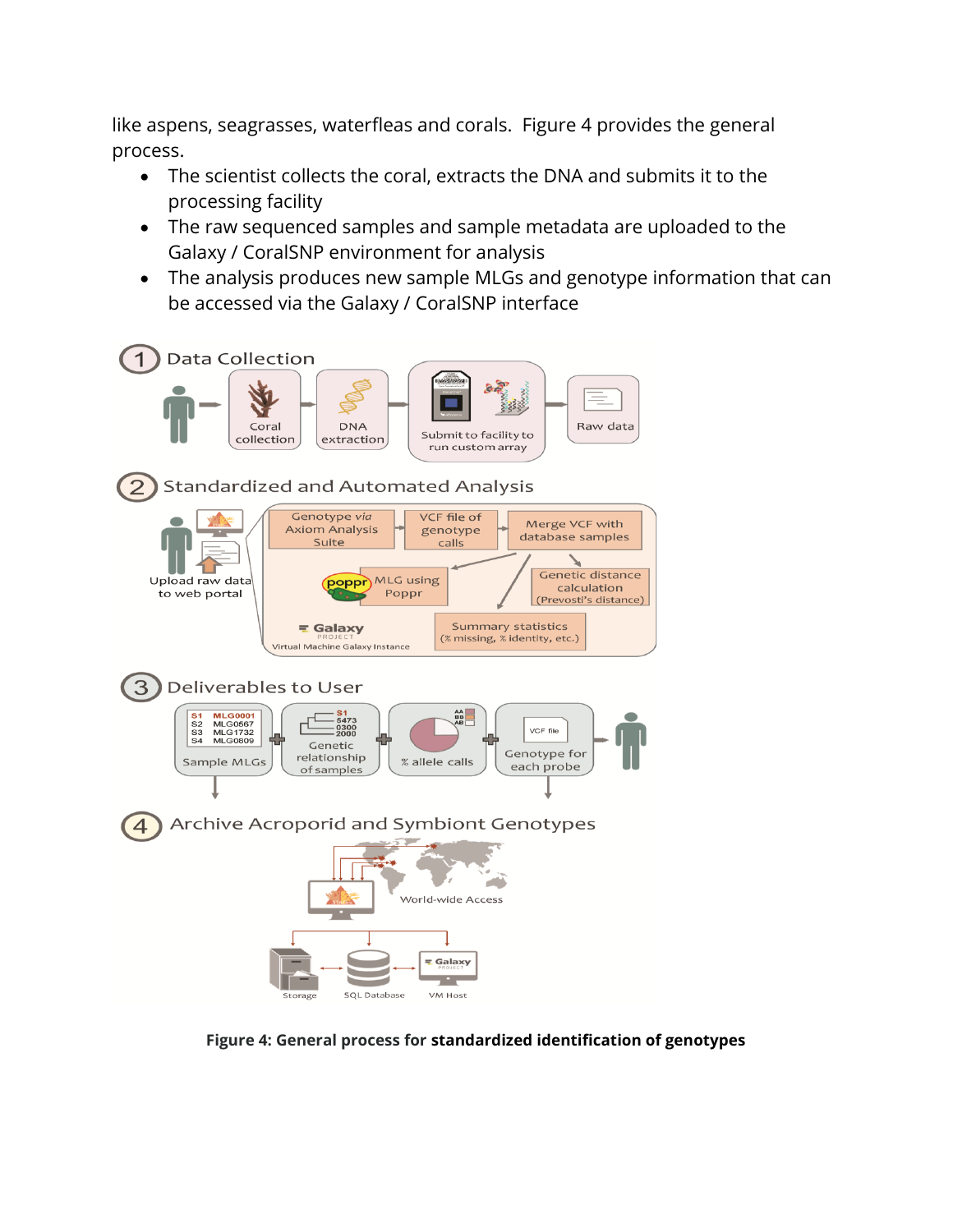Galaxy / CoralSNP provides a high-resolution hybridization-based genotype array coupled with a standardized analysis workflow and database for the most speciose genus of coral, Acropora, and their symbionts (see figure 5).



**Figure 5: Galaxy / CoralSNP Workflow**

The process is simple. A sample metadata file is created by the user from a template and uploaded along with their raw Affymetrix data files into the Galaxy CoralSNP environment. The appropriate files are selected as inputs to the Queue Genotype Workflow tool (Figure 6) which validates the metadata, executes the CoralSNP workflow (Figure 5) and updates a dataset that contains all previously genotyped samples as well as the STAG database with the samples in the current run. From the user's perspective, the entire analysis is as simple as uploading data and specifying it as the input to execute a tool.